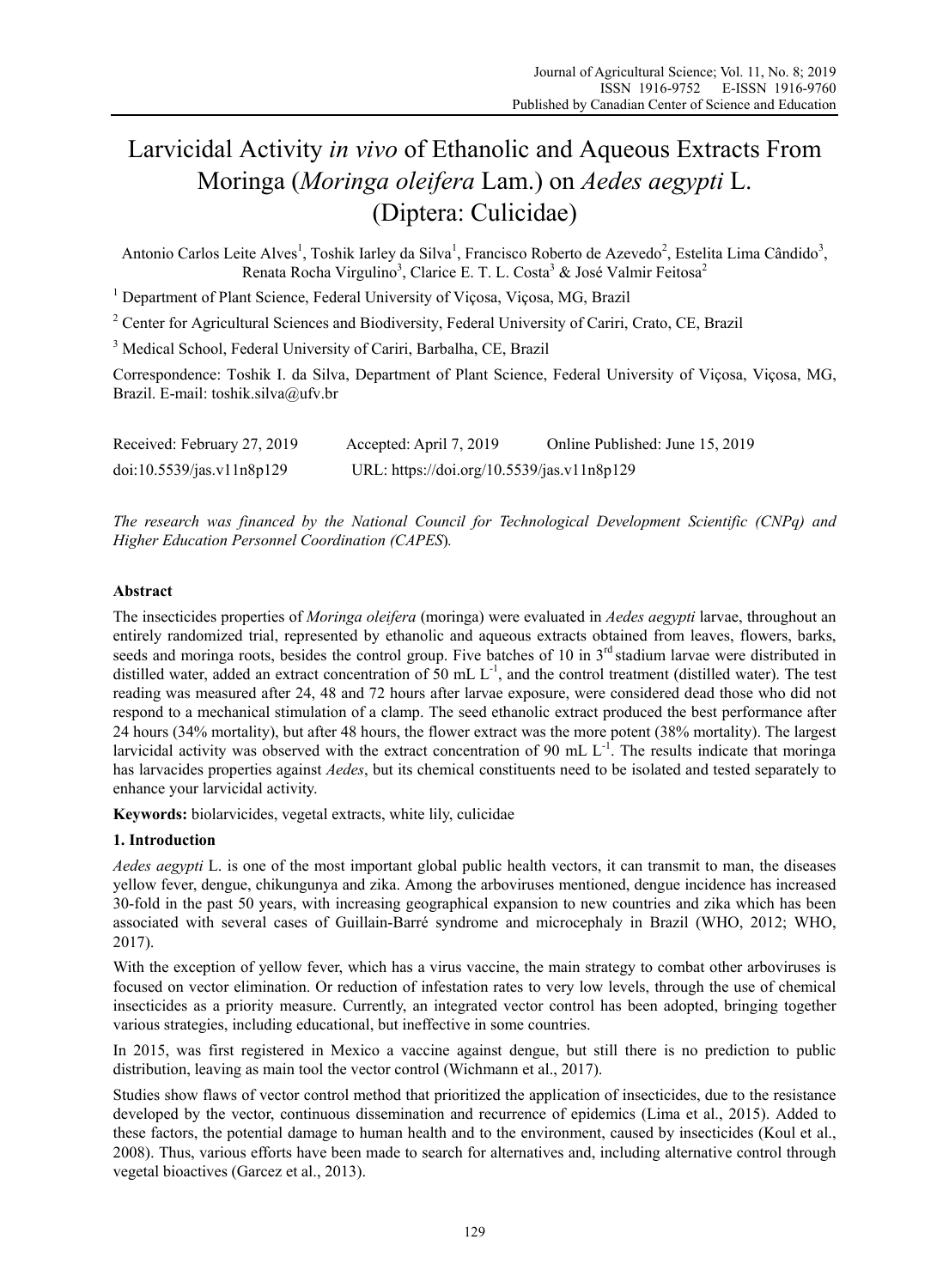Studies indicate the larvicidal activity of several vegetal extracts (Costa et al., 2013; Krinski et al., 2014; Silva et al., 2015). Among the researched vegetal species, *M. oleifera* Lam. is an Asian tree, widely cultivated in Brazil due to its low production cost and high adaptability to climate and soil conditions, it is not toxic to humans, (Coelho, 2007) and its larvicidal properties against *A. aegypti* have been proven in previous research (Ferreira et al., 2009; Santos et al., 2009; Coelho et al., 2009; Pontual et al., 2014).

Therefore, considering the well-known properties of moringa, our purpose was to evaluate the larvicidal activity of ethanolic and aqueous extracts from different parts of the plant on *A. aegypti* populations from Cariri, Ceará, Brazil.

## **2. Materials and Methods**

## *2.1 Egg Collection*

One hundred ovitraps has been installed in districts with high rates of vector infestation in Crato-CE, selected after consulting the *A. aegypti* Infestation Index Rapid Survey (LIRAa). The ovitraps were consisted of a black plastic cylinder container (400 mL capacity) with a wooden paddle (Eucatex,  $3 \times 11$  cm), fixed vertically inside for deposition of eggs, immersed in water. The installation of traps occurred at strategic locations of homes and collected five days later. The straws were brought to the laboratory of Agricultural Entomology of the Federal University of Cariri (UFCA) for identification and preparation of eggs for larvae hatching.

# *2.2 Extracts Production*

Ethanolic and aqueous extracts were obtained from leaves, flowers, barks, seeds and roots of *M. oleifera*. Leaves and roots came from seedlings with 90 days, grown on the premises of the Institute Novo Sol (INSOL) in Juazeiro do Norte, Ceará. The remaining parts of the moringa were collected from adult plants also from the INSOL. The vegetal material was stored in a forced air circulation oven at 60 ºC, until constant weight and it was subsequently milled. The powder was mixed with water and ethanolic at a concentration of 10% (w/v), left to rest for 24 hours in the dark at ambient condition. Subsequently, the supernatant was separated by filtering, obtaining an aqueous and ethanolic extract at 10% (w/v).

## *2.3 Determination of Larvicidal Activity*

The experiments were conducted at the Entomology Agricultural Laboratory of UFCA, under controlled conditions of temperature (25 $\pm$ 1 °C), relative humidity (70 $\pm$ 10%) and 12-hour photoperiod in a chamber type B.O.D. during the period from February to May of 2016.

For each treatment (ethanolic and aqueous extract), five batches of third stadium larvae (L3) were introduced in disposable cups with capacity of 50 mL of distilled water. The extract was added to the vessel in a concentration of 50 mL  $L^{-1}$ , with only distilled water as the remaining control. The test reading was measured after 24, 48 and 72 hours after larvae exposure, were considered dead those who did not respond to a mechanical stimulation of a pipette, being observed the percentage of mortality. The treatments were conducted with five repetitions per each extract.

The experiments were, the best performance larvicide was reached with the ethanolic extract of moringa seed (24 hour exposure), various concentrations were tested, with a variation of 10 to 100 mL  $L^{-1}$ , to identify the one that caused the higher mortality rate, and lethal concentrations. The trials were conducted according to the same criteria described above, this time with 11 treatments and 4 replications, totaling 44 experimental plots.

## *2.4 Data Analysis*

The data were subjected to analysis of variance using the F test ( $P < 0.05$ ). The comparison of averages between extracts from different parts of the plant was done by Tukey test, at 5% probability. The data significant of the mortality at 24, 48 and 72 hours after exposure of the larvae were assessed by models of regression.

Subsequently, the data were subjected to analysis of variance using the F test ( $P < 0.05$ ). The comparison of averages between extracts from different parts of the plant was done by Tukey test, at 5% probability. If significant, effects of mortality at 24, 48 and 72 hours after exposure of the larvae were assessed by models of regression (P < 0.05) represented by the equation:  $y = y_0 + ax + bx^2$ , ethanolic extract of leaf and flower, where: y = response variable; x = hours after larvae exposure. While:  $y = y_0 + ax$ , for root and seed.

The mortality efficiency in the treatments of larvae control was determined in percentage through the Abbott formula (1925):

$$
E\% = \frac{Nc - Nt}{Nc} \times 100\tag{1}
$$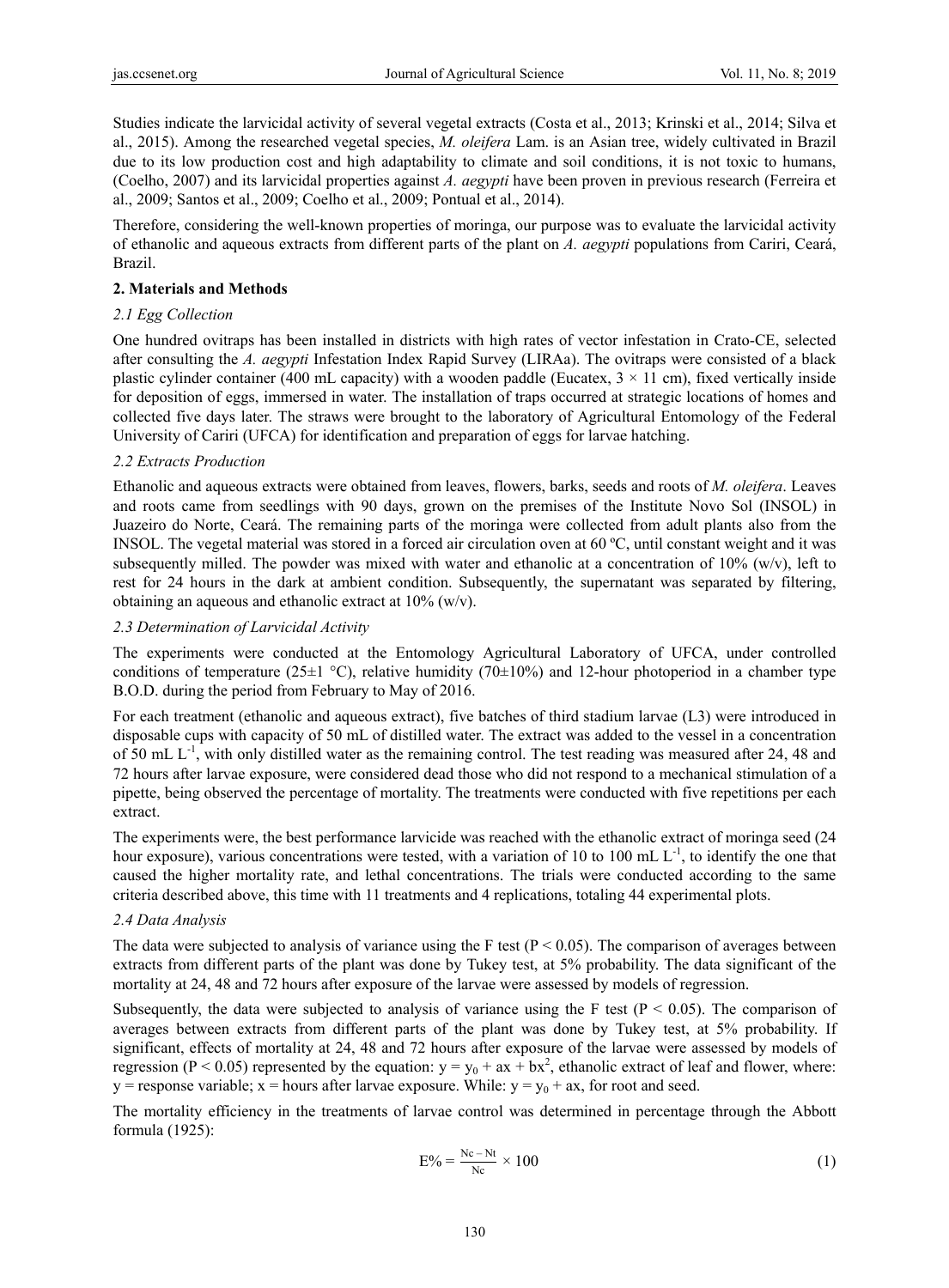where,  $E\%$  = Mortality efficiency; NC = Number of alive individuals in the control treatment; NT = Number of alive individuals treated.

Lethal concentrations ( $LC_{10}$ ,  $LC_{50}$  and  $LC_{90}$ ) in the seed ethanolic extract were determined by linear log-Probit regression, through StatPlus v5 program (Analyst Soft Inc.), significance level of 0.05.

## **3. Results and Discussion**

### *3.1 Larvicidal Activity of Ethanolic and Aqueous Extracts From Moringa oleifera*

The results show that the most potent extract came from the seed (Tables 1 and 2), resulting in larval mortality of 34%, after 24 hours of exposure. The flower and root extracts resulted in 14% and 10% mortality rate. However, after 48 hours of exposure, the flower extract reached 38% mortality, a greater efficiency than that of the seed, resulting in 38% of mortality in the larvae, yet seed extract did not differ (Table 1).

Table 1. Average number, more or less, of dead larvae, the standard error and mortality efficiency of *Aedes* 

*aegypti* submitted to ethanolic extracts of moringa parts of plant at water concentration of 50 mL L<sup>-1</sup>

| Treatments | 24 hours        |          |                  | 48 hours                 |                   |                          | <b>Total Efficiency</b> |
|------------|-----------------|----------|------------------|--------------------------|-------------------|--------------------------|-------------------------|
| Control    | $0\pm 0$ c      | 0        | $0\pm 0$ c       | $\overline{0}$           | $0\pm 0$ a        | 0                        | 0                       |
| Bark       | $0\pm 0$ c      | $\theta$ | $0\pm 0$ c       | $\theta$                 | $0\pm 0$ a        | $\theta$                 | 0                       |
| Leaf       | $0.4 \pm 0.2$ c | -4       | $0.4 \pm 0.4$ bc | $\overline{4}$           | $0.2 \pm 0.2$ a   | - 2.                     | 10                      |
| Root       | 1±0 b           | 10       | $0.6 \pm 0.4$ bc | 6                        | $0\pm 0$ a        | $\theta$                 | 16                      |
| Flower     | $1.4\pm0.5$ b   | 14       | $3.8 \pm 1.1$ a  | 38                       | $1\pm0.4$ a       | 10                       | 62                      |
| Seed       | $3.4 \pm 0.5$ a | -34      | $2.2 \pm 0.6$ a  | 22                       | $0.6 \pm 0.4$ a 6 |                          | 62                      |
| CV(%)      | 155             |          | 242              | $\overline{\phantom{0}}$ | 194               | $\overline{\phantom{0}}$ |                         |

CV (%)  $15.5$  - 24.2 - 19.4 - -

*Note.* Means followed by the same letter do not differ from each other by the Tukey test at 5% probability.

|  |  |  |  |  |  |                                                                                                                 | Table 2. Average number, more or less, of dead larvae, the standard error and mortality efficiency of Aedes |  |
|--|--|--|--|--|--|-----------------------------------------------------------------------------------------------------------------|-------------------------------------------------------------------------------------------------------------|--|
|  |  |  |  |  |  | <i>aegypti</i> subjected to aqueous extracts of moringa parts of plant at water concentration of 50 mL $L^{-1}$ |                                                                                                             |  |

| Treatments  |                 | Mortality/Efficiency $(\%)$ |                  |               |                 |                          |                         |  |  |
|-------------|-----------------|-----------------------------|------------------|---------------|-----------------|--------------------------|-------------------------|--|--|
|             | 24 hours        |                             |                  | 48 hours      |                 |                          | <b>Total Efficiency</b> |  |  |
| Control     | $0\pm 0 b$      | $\mathbf{0}$                | $0\pm 0 b$       | $\theta$      | $0\pm 0$ a      | 0                        | 0                       |  |  |
| <b>Bark</b> | $0\pm 0 b$      | 0                           | $0\pm 0 b$       | 0             | $0\pm 0$ a      | 0                        | 0                       |  |  |
| Leaf        | $0.6 \pm 0.2 b$ | 6                           | $0\pm 0 b$       | 0             | $0.2 \pm 0.2$ a | 2                        | 8                       |  |  |
| Root        | $0.2 \pm 0.2 b$ | 2                           | $0.2 \pm 0.2$ ab | $\mathcal{L}$ | $0\pm 0$ a      | $\theta$                 | 4                       |  |  |
| Flower      | $0.8 \pm 0.6$ b | 8                           | $0\pm 0 b$       | $\theta$      | $0\pm 0$ a      | $\theta$                 | 8                       |  |  |
| Seed        | $2.4 \pm 0.7$ a | 24                          | $0.6 \pm 0.7$ a  | 6             | $1\pm0$ a       | 10                       | 40                      |  |  |
| CV(%)       | 22.13           | $\overline{\phantom{a}}$    | 11.33            |               | 7.46            | $\overline{\phantom{a}}$ |                         |  |  |

*Note.* Means followed by the same letter do not differ from each other by the Tukey test, at 5% probability.

After 72 hours of exposure, the treatments did not differ, but again the flower and seed extracts has obtained the higher mortality rate, 10% and 6%, respectively. The vegetal insecticides generally exhibit rapid degradation in the environment, many applications may be required to obtain a satisfactory control (Morais & Marinho-Prado, 2016). Probably, during the exposure period, the extracts lost their insecticidal activity due to the increased time of exposure to light on the molecules (not synthetic), causing to be unstable in the environment with low residual power. Considering overall efficiency of three exposure periods, both seed and flower extracts showed the same mortality efficiency (62%) (Table 1).

Figure 1 illustrates the relationship between *A. aegypti* larvae mortality percentage subjected to ethanolic extracts of flower, seed, leaf and root from *M. oleífera* and the hours after larvae exposure. It is noticed a quadratic relationship between the evaluation time and ethanolic extracts of flower and leaf, and linear correlations between the seed and root extracts. The moringa seeds contains, besides lectins, glycoproteins of nonimmune origin, which bind carbohydrates by two binding sites, agglutination of animal cells and/or vegetables,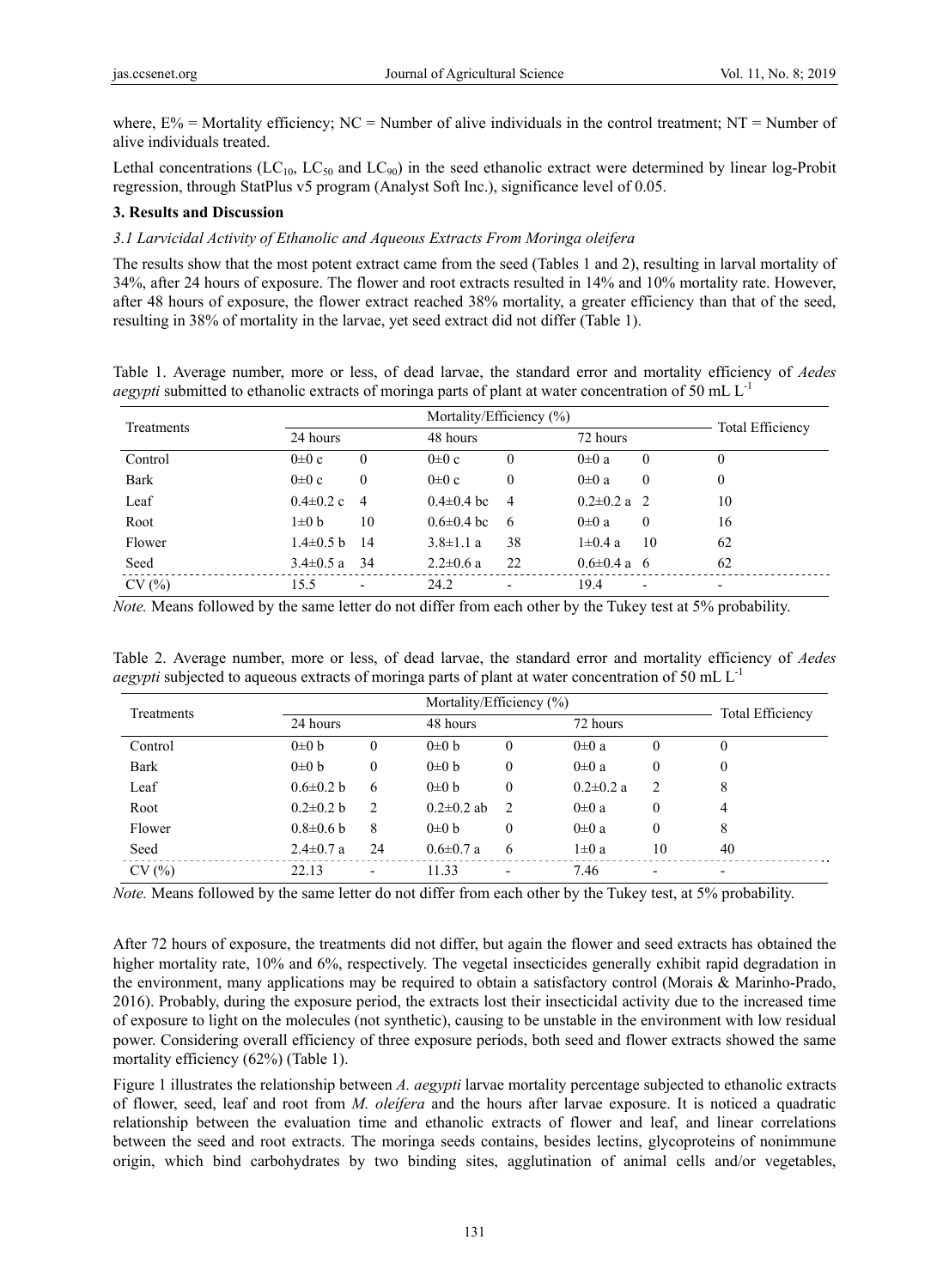precipitating polysaccharides, glycoproteins or glycolipids. In addition, moringa has insecticidal activity, and is not toxic to humans (Coelho, 2014).



Figure 1. Relation between *Aedes aegypti* larvae mortality percentage subjected to ethanolic extracts of flower, seed, leaf and root from Moringa oleifera and the hours after larvae exposure

The lectins of M. oleifera were effective in controlling the larvae of A. aegypti, the insect stops its digestion and absorption of nutrients, thus causing death by malnutrition (Santos et al., 2009). These M. oleifera lectins were also efficient in the developmental delay and mortality of A. aegypti larvae, since it was detected hemagglutination activity was detected in the extracts, suggesting that soluble lectin helps delay larval development and increases insectmortality (Coelho et al., 2009).

Agra-Neto (2014) when testing water-soluble moringa lectins (WSMoL) and coagulants (cMoL), which are supposed to be responsible for the larvicidal effect of the extract derived from the moringa seed, it was observed in strains of A. aegypti larvae organophosphates-susceptible in L4 stage, that the larvicidal activity WSMoL reached 51.6% rates. Distinctly, cMoL did not cause mortality in susceptible larvae to that insecticide group at L4 stage. The larval mortality resistant to such products has not been achieved by WSMol or cMoL. In the present study the mortality rate was lower, presumably because water-soluble moringa lectins or the coagulant were not isolated.

Analyzing larvicidal effect of methanolic extracts obtained from seeds of Persea americana on A. aegypti, Agrela et al. (2014), after 24 hours of larvae exposure to the extract at concentrations of 25 and 50 mg  $L^2$ obtained a 100% mortality of larvae exposed.

Costa et al. (2013) also observed the biocidal effect of seeds extracts from Annona crassiflora, A. dioica, A. mucosa, A. coriacea e Cardiopetalum calophyllum on A. aegypti larvae, A. coriacea in methanol and hexane. and A. mucosaem in methanol (0.1 mg mL<sup>-1</sup>) caused 100% mortality. A. crassiflora (1 mg mL<sup>-1</sup>) caused mortality higher than 90% with crude methanol extract, hexanic, dichloromethane and hexanic fraction. The hydroalcoholic fractions, ethyl acetate and chloroform had not insecticidal activity. The crude extract of A. dioicae C. calophyllumcom species had a mortality less than 50%. Therefore, methanol and hexane of A. crassiflora, A. coriaceae A. mucosaem are promising in developing future biocides for dengue vector control.

Considering the mortality percentage for each treatment in relation to the total number of dead larvae in the trial, the treatments with ethanolic extract of the seed and flower represent each, 41% of killed larvae, followed by root  $(11\%)$ . The control treatment and moring bark extract showed no larvicidal activity (Figure 2).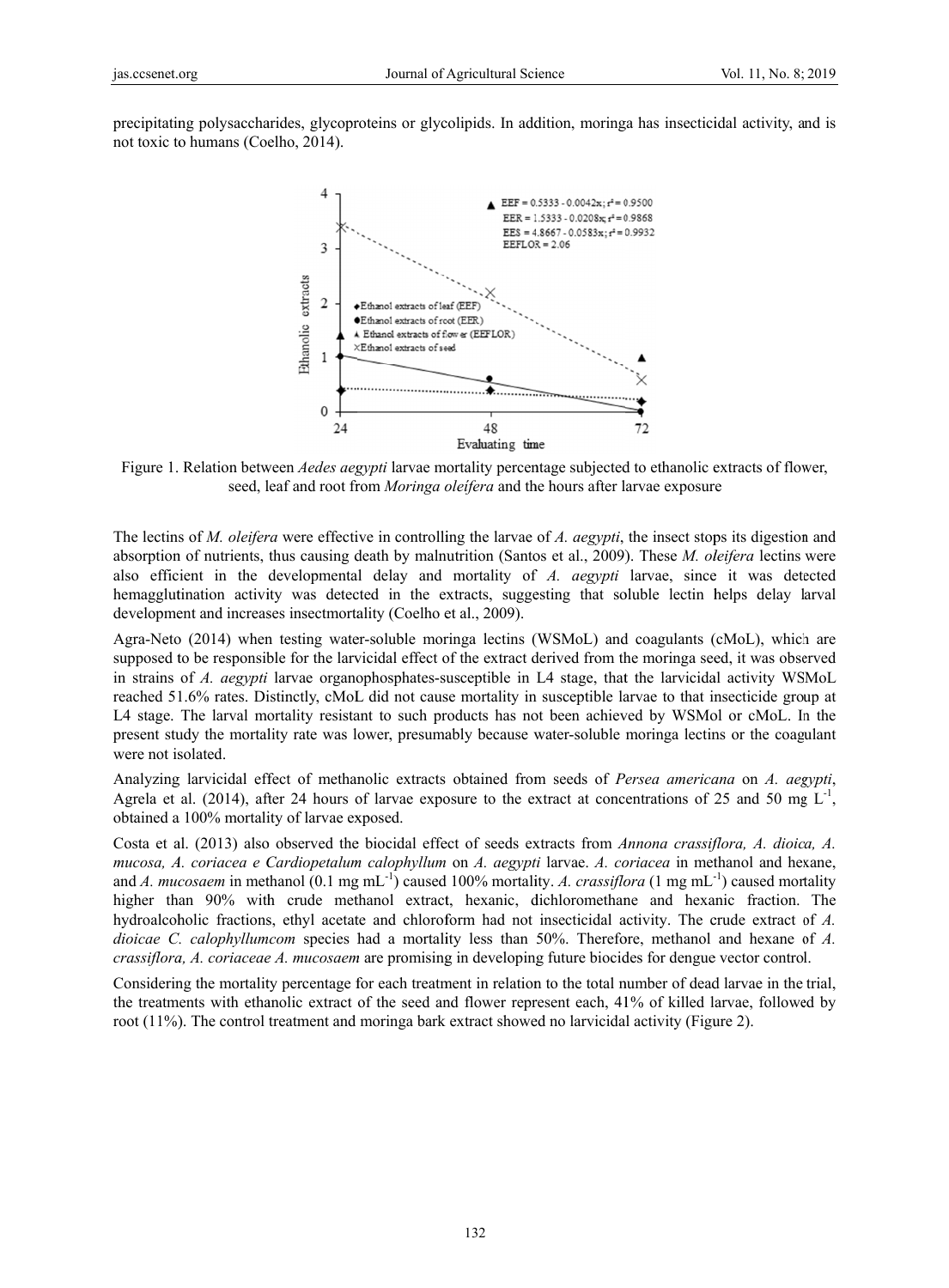

Figure 2. Percentage distribution of *Aedes aegypti* larvae mortality subjected to ethanolic extracts from different parts (bark, , flower, seed, leaf and root) of *Moringa ol leifera*

A comparison of both ethanolic extract and aqueous extract, the latter showed superior performance. It was found that seed aqueous extract had shown the highest average (4) and larvae mortality efficiency (40%) in three analyses, differed statistically from other moringa parts. When comparing tables 1 and 2, can be observed that the seed aqueous extract efficiency suffered a reduction of 22% when compared with the ethanolic extract. Even greater reduction was observed in the flower water extract, which was 54% less efficient than the ethanolic extract.

Ferreira et al. (2009), evaluated the potential of aqueous extract of moringa seeds on *A. aegypti* larvae in concentration of 5.2 g mL<sup>-1</sup>, and observed a mortality rate of 99.2% in 24 hours and toxic, as well as effects were observed at lower concentrations, showing an upward progression in larval death.

Pontual (2010), evaluated the larvicidal activity in different concentrations of aqueous extract of *M. oleifera* flowers on *A. aegypti* L4 larvae, and observed that in the highest concentration  $(2.4 \text{ mg mL}^{-1})$  caused a mortality of almost 90% of the larvae. While the water extract was not as efficient in this research, causing 8% mortality.

Pontual et al. (2014) indicates that, the flower water extract of this plant is a new biodegradable tool because it contains the MoFTI, which is a protein that inhibits trypsin in the larvae intestine of this vector, almost reaching 20% mortality.

It was observed that the percentage of mortality for each treatment, in relation to the total number of dead larvae in the experiment represented by aqueous extract from moringa different parts, was similar to percentage calculation of mortality in ethanolic extract. The treatments represented by control (only water) and bark water extract has caused no mortality, while seed extract caused the highest mortality rate (60%) of the dead larvae in this assay, followed by flower with 16%, that was not as efficient as in ethanolic extract (Figure 3).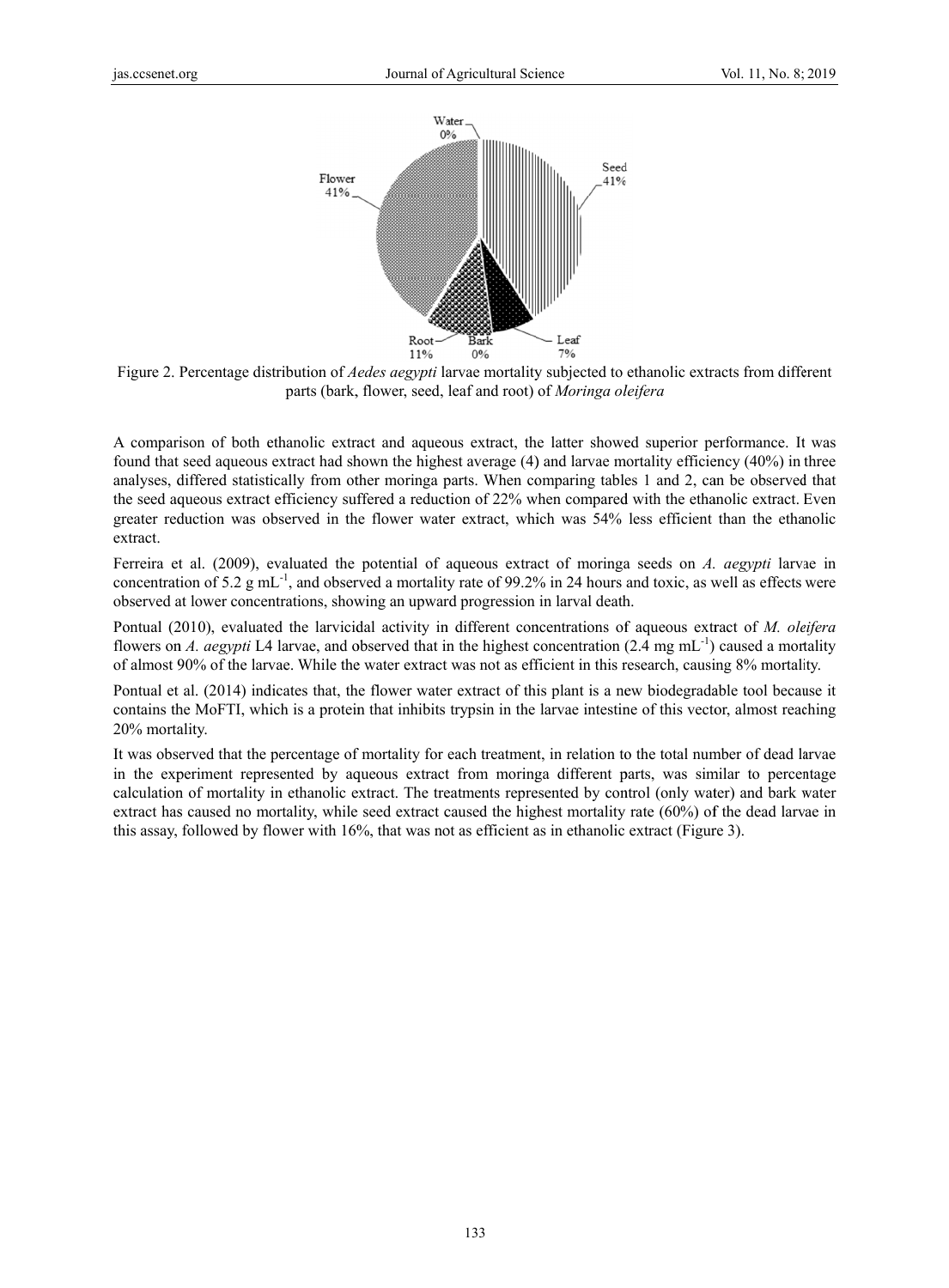

Figure 3. Percentage distribution of *Aedes aegypti* larvae mortality subjected to ethanolic extracts from different parts (bark, flower, seed, leaf and root) of Moringa oleifera

#### 3.2 Larvicidal Activity in Different Concentrations of Ethanolic Extract of Moringa oleifera Seed

The ethanolic extract of M. oleifera seeds caused toxic effect to A. aegypti larvae. According to log Probit analysis, defined LC<sub>50</sub> at 50.28 mL  $L^{-1}$  concentration, featuring this product as promising biolarvicide. The minimum concentration capable of mortality (LC<sub>10</sub>) is 31.62 mL L<sup>-1</sup> and the maximum toxicity (LC<sub>90</sub>) is 79.96 mL  $L^{-1}$ , i.e. the concentration necessary to cause the death of 90% of the larvae (Table 3).

Table 3. Lethal concentrations (LC) of ethanolic extract of Moringa seed on *Aedes aegypti* larvae

| Specie                      | $LC_{10}$       | $LC_{50}$   | $LC_{90}$    |
|-----------------------------|-----------------|-------------|--------------|
| Moringa oleifera            | 31.62           | 50.28       | 79.96        |
| Confidence Intervals (0.05) | $0.69 - 1443.9$ | 6.18-409.24 | 4.43-1443.22 |

Guerrero et al. (2015), studying the toxicity of extracts from native plants of Mexico against A. aegypti larvae, determined actual values LC<sub>50</sub> of *Argemone mexicana* seeds, using acetone and hexane as solvents, 60 and 100 mg/mL after 24 hours post-exposure and 50 and 80  $\mu$ g mL<sup>-1</sup> after 48 hours, respectively.

Evaluating larvicidal activity of ethanolic extract of H. oppsitifolia on A. aegypti, Londoño et al. (2013), Confirmed LC<sub>50</sub> e LC<sub>90</sub> values in 24 hours of larvae exposure, 41 and 80 ppm, respectively. When lethal concentrations were observed in 48 hours of exposure, there has been changes to  $LC_{50}$  e  $LC_{90}$  values, which are 39 and 77 ppm, respectively. Thereby, we can observe an increase in larvicidal effectiveness over time, because it took a lower concentration of the extract to kill the same amount of larvae.

The analyze of the larvicidal activity of ethanolic extract in different concentrations of moringa seed on A. *aegypti* larvae, showed the low mortality until the dosage of 70 mL, not differ statistically when exposed to 24 hour period. The mortality increased, from 80 mL dosage to 100 mL, to 97.5% (Table 4).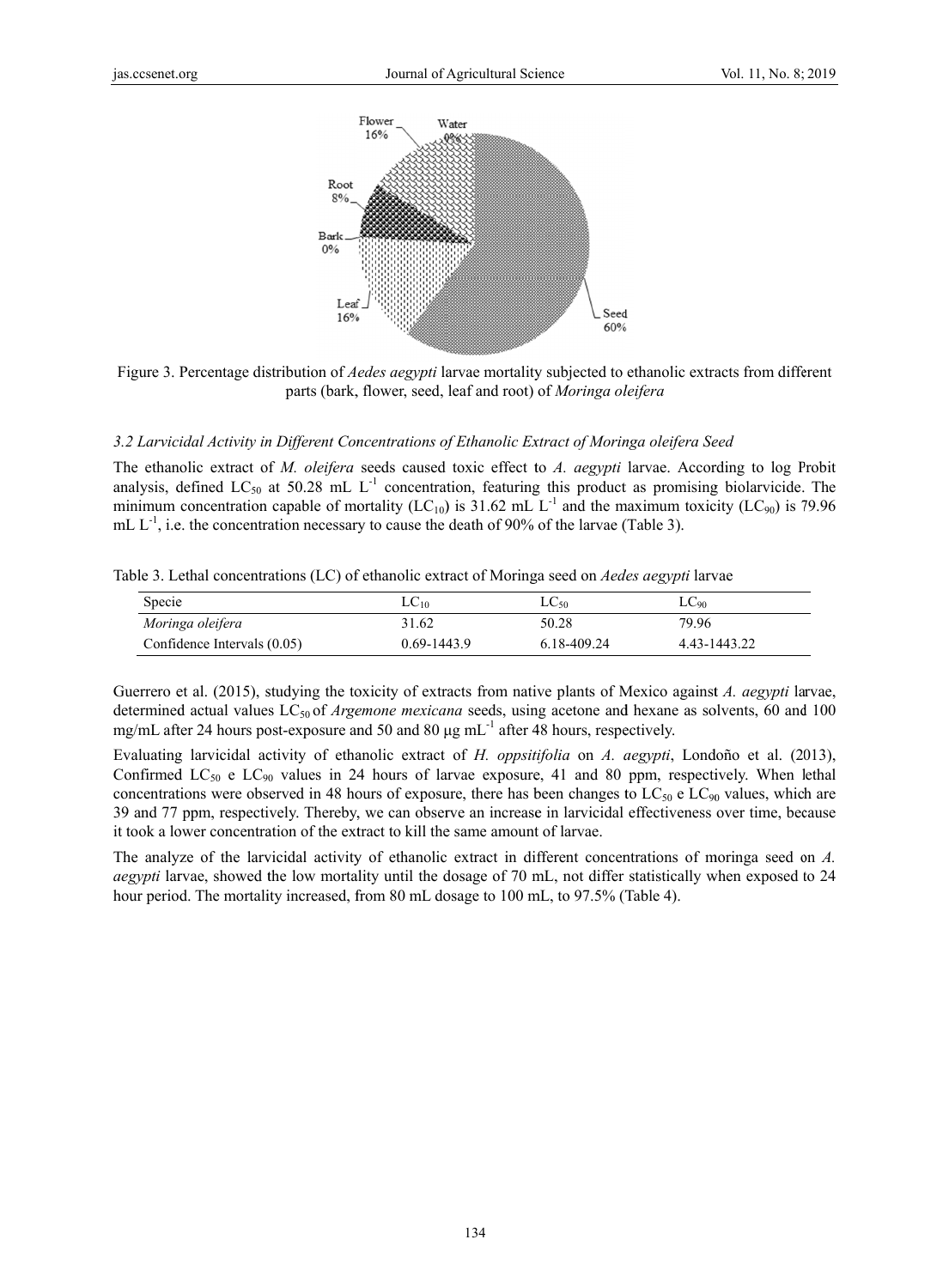| Treatment (mL $L^{-1}$ ) |                   |                  | <b>Total Efficiency</b> |              |                  |              |              |  |
|--------------------------|-------------------|------------------|-------------------------|--------------|------------------|--------------|--------------|--|
|                          | 24 hours          |                  | 48 hours                |              | 72 hours         |              |              |  |
| Control                  | $0^1 \pm 0 d$     | $\theta$         | $0\pm 0 b$              | $\theta$     | $0\pm 0$ a       | $\theta$     | $\Omega$     |  |
| 10                       | $0.25 \pm 0.3$ d  | 2.5              | $0\pm 0 b$              | $\theta$     | $0\pm 0$ a       | $\mathbf{0}$ | 2.5          |  |
| 20                       | $0\pm 0$ d        | $\theta$         | $0\pm 0 b$              | $\mathbf{0}$ | $0\pm 0$ a       | $\theta$     | $\mathbf{0}$ |  |
| 30                       | $0\pm 0$ d        | $\boldsymbol{0}$ | $0.25 \pm 0.3$ c        | 2.5          | $0\pm 0$ a       | $\mathbf{0}$ | 2.5          |  |
| 40                       | $0.5 \pm 0.3$ d   | 5                | $1.25 \pm 0.8$ ab       | 12.5         | $0.75 \pm 0.5$ a | 7.5          | 25           |  |
| 50                       | $1.5 \pm 0.9$ cd  | 15               | $2.25 \pm 0.5$ abc      | 22.5         | $0.75 \pm 0.3$ a | 7.5          | 45           |  |
| 60                       | $0.25 \pm 0.3$ cd | 2.5              | $4.50 \pm 1.0 a$        | 45           | $1.25 \pm 0.5$ a | 12.5         | 60           |  |
| 70                       | $4.25 \pm 1.1$ bc | 42.5             | $3.50\pm0.6$ ab         | 35           | $0.50 \pm 0.3$ a | 5            | 82.5         |  |
| 80                       | $5.0 \pm 1.6$ bc  | 50               | $3.50 \pm 1.0$ ab       | 35           | $0.75 \pm 0.5$ a | 7.5          | 92.5         |  |
| 90                       | $7.5 \pm 1.3$ ab  | 75               | $2.25 \pm 1.0$ abc      | 22.5         | $0.25 \pm 0.3$ a | 2.5          | 100          |  |
| 100                      | 9.75 $\pm$ 0.3 a  | 97.5             | $0.25 \pm 0.3$ c        | 2.5          | $0\pm 0$ a       | $\mathbf{0}$ | 100          |  |
| CV(%)                    | 21.56             |                  | 22.49                   |              | 18.81            |              |              |  |

Table 4. Average number, more or less, of dead larvae, the standard error and mortality efficiency of *Aedes aegypti* subjected to ethanolic extracts of moring aseed at different concentrations

*Note.* Means followed by the same letter do not differ significantly from each other by the Tukey test, at 5% probability.

However, in 48 and 72 hours of exposure, there was a decrease in mortality of the larvae from the 70 mL dosage. But, considering the overall efficiency for the three periods of exposure, it is observed that, from 60 mL dosage of ethanolic extract of moringa seed, it achieves a mortality above 50%. It can observe a positive relationship between dosage and mortality increase, reaching 100% mortality at dosage of 90 and 100 mL  $L^{-1}$  (Table 4). Already, dosages below this value cause low mortality to insect vector. Ferreira et al. (2009) observed the activity larvicidal activity in concentrations of 375, 750, 1,300, 2,600 and 5,200 µg mL<sup>-1</sup> of aqueous extract of moringa seed, when the extract concentration was increased, had a proportional increase in average of dead larvae, corroborating the present research.

Figure 4 presents A. aegypti larvae mortality in function of different concentrations of ethanolic extract of moring aseed, confirming the relationship between concentration and mortality, given that full average reaches at the concentration of 90 mL  $L^{-1}$ . You can also see that the mortality peak begins to lean on the chart from the concentration of 40 mL  $L^{-1}$ , where mortality efficiency was 25%.



Figure 4. Mortality analysis of *Aedes aegypti* larvae exposed to different concentrations of ethanolic extract of Moringa oleifera seed

It is observed the low effectiveness of the seed ethanolic extract in lower concentrations, not observed significant differences in concentrations of 10, 20, 30 mL  $L^{-1}$ , where almost there was not mortality (Figure 4).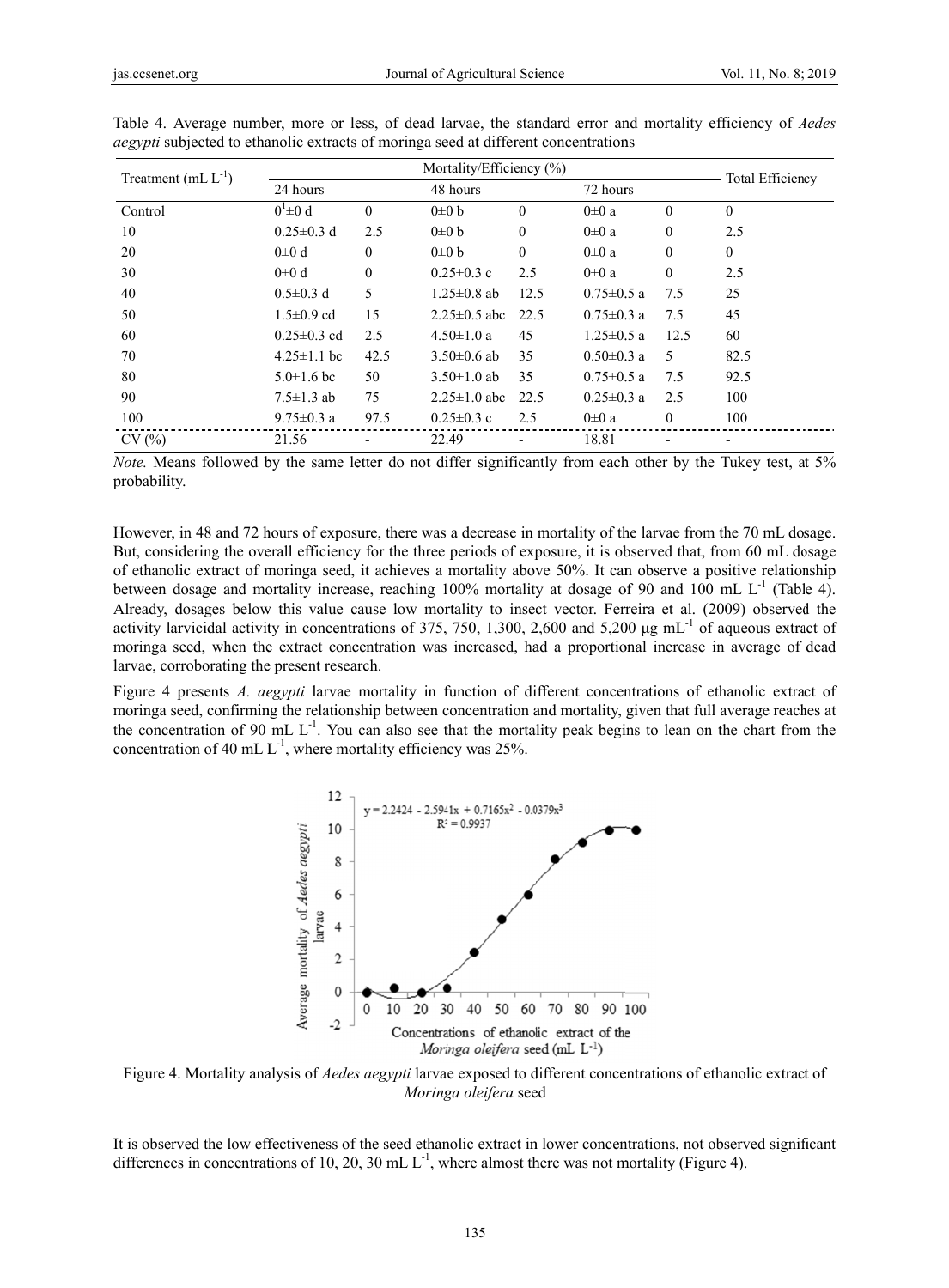Studying the mortality efficiency of essential oil concentrations, on larvae of *A. aegypti*, Silva et al. (2017), obtained data behavior similar to those obtained in this study, where the increase in the concentration of the product resulted in a greater control efficiency of larvae of this vector.

### **4. Conclusions**

Moringa has larvicidal activity against *Aedes aegypti* until 48 hours of exposure. The greatest bioactives concentration seems to be present in seeds and flowers, because get better results with extracts produced with those parts. Aqueous extracts are less efficient in the control, even seed made. It is believed that the isolation of plant constituents can guide further research on the persistence and influence increase of environmental conditions.

#### **References**

- Abbott, W. S. (1925). A method of computing the effectiveness of an insecticide. *Journal of Economic Entomology, 18*, 265-267. https://doi.org/10.1093/jee/18.2.265a
- Agra Neto, A. C. (2014). *Evaluation of insecticidal activity of aqueous extract and water-soluble lectin from Moringa oleifera seeds against Sitophilus zeamais* (Thesis Doctorate in Biological Sciences, Biological Sciences Center, Federal University of Pernambuco, Recife).
- Agrela, I. F., Hidalgo, Y., & Herrera, F. (2014). Efecto larvicida de extractos metanólicos obtenidos de semillas y hojas de *Persea americana* (Laurales: Lauraceae) (aguacate) sobre *Aedes aegypti* (Diptera: Culicidae). *Boletín de Malariología y Salud Ambiental, 2*, 199-207.
- Coelho, J. S., Santos, N. D. L., Napoleão, T. H., Gomes, F. S., Ferreira, R. S., Zingali, R. B.,... Paiva, P. M. G. (2009). Effect of *Moringa oleifera* lectin on development and mortality of *Aedes aegypti* larvae. *Chemosphere, 77*, 934-938. https://doi.org/10.1016/j.chemosphere.2009.08.022
- Coelho, J. S. (2007). *Atividade hemaglutinante e larvicida (Aedes aegypti) na água tratada com sementes de Moringa oleifera*. *(Hemagglutinating and larvicidal activity (Aedes aegypti) in water treated with Moringa oleifera seeds* (Master's Thesis in Biochemistry, Biological Sciences Center, Federal University of Pernambuco, Recife).
- Costa, M. S., Pereira, M. J. B., Oliveira, S. S., Souza, P. T., Dall'oglio, E. L., & Alves, T. C. (2013). Annonaceae cause mortality in *Aedes aegypti* (Linnaeus, 1762) (Diptera: Culicidae). *Revista Brasileira de Biociencias, 11*(2), 184-190.
- Ferreira, P. M. P., Carvalho, A. F. U., Farias, D. F., Cariolano, N. G., Melo, V. M. M., Queiroz, M. G. R.,... Machado-Neto, J. G. (2009). Larvicidal activity of the water extract of *Moringa oleifera* seeds against *Aedes aegypti* and its toxicity upon laboratory animals. *Anais da Academia Brasileira de Ciências, 81*(2), 207-216. https://doi.org/10.1590/S0001-37652009000200007
- Garcez, W. S., Garcez, F. R., Silva, L. M. G. E., & Sarmento, U. C. (2013). Naturally occurring plant compounds with larvicidal activity against *Aedes aegypti. Revista Virtual de Química, 5*(3), 363-393. https://doi.org/ 10.5935/1984-6835.20130034
- Guerrero, R. R., Pérez, M. A. R., & Campos, M. N. (2015). Toxicity of Mexican native plant extracts against larvae of *Aedes aegypti* (Diptera: Culicidae). *Asian Pacific Journal of Tropical Biomedicine, 5*(4), 287-291. https://doi.org/10.1016/S2221-1691(15)30347-6
- Koul, O., Walia, S., & Dhaliwal, G. S. (2008). Essential oils as green pesticides: Potential and constraints. *Biopesticides International, 4*, 63-84.
- Krinski, D., Massaroli, A., & Machado, M. (2014). Insecticidal potential of the Annonaceae family plants. *Revista Brasileira de Fruticultura, 36*, 225-242. https://doi.org/10.1590/S0100-29452014000500027
- Lima, E. P., Goulart, M. O. F., & Rolim Neto, M. L. (2015). Meta-analysis of studies on chemical, physical and biological agents in the control of *Aedes aegypti*. *BMC Public Health, 15*, 858. https://doi.org/10.1186/ s12889-015-2199-y
- Londoño, J. C. Á., Gandica, I. D., Obando, O. A. A., & Montoya, J. A. J. (2013). Control del vector del dengue utilizando fracciones etéreas de plantas (Asteraceae) como larvicidas. *Revista Salud Pública, 15*(2), 227-236.
- Morais, L. A. S., & Marinho-Prado , J. S. (2016). Plantas com atividade inseticida. In B. A. Halfeld-Vieira, J. S. Marinho-Prado, K. L. Nechet, M. A. B. Morandi, & W. Bettiol (Eds.), *Defensivos agrícolas naturais: Uso e perspectivas* (Cap. 19, pp. 542-593).